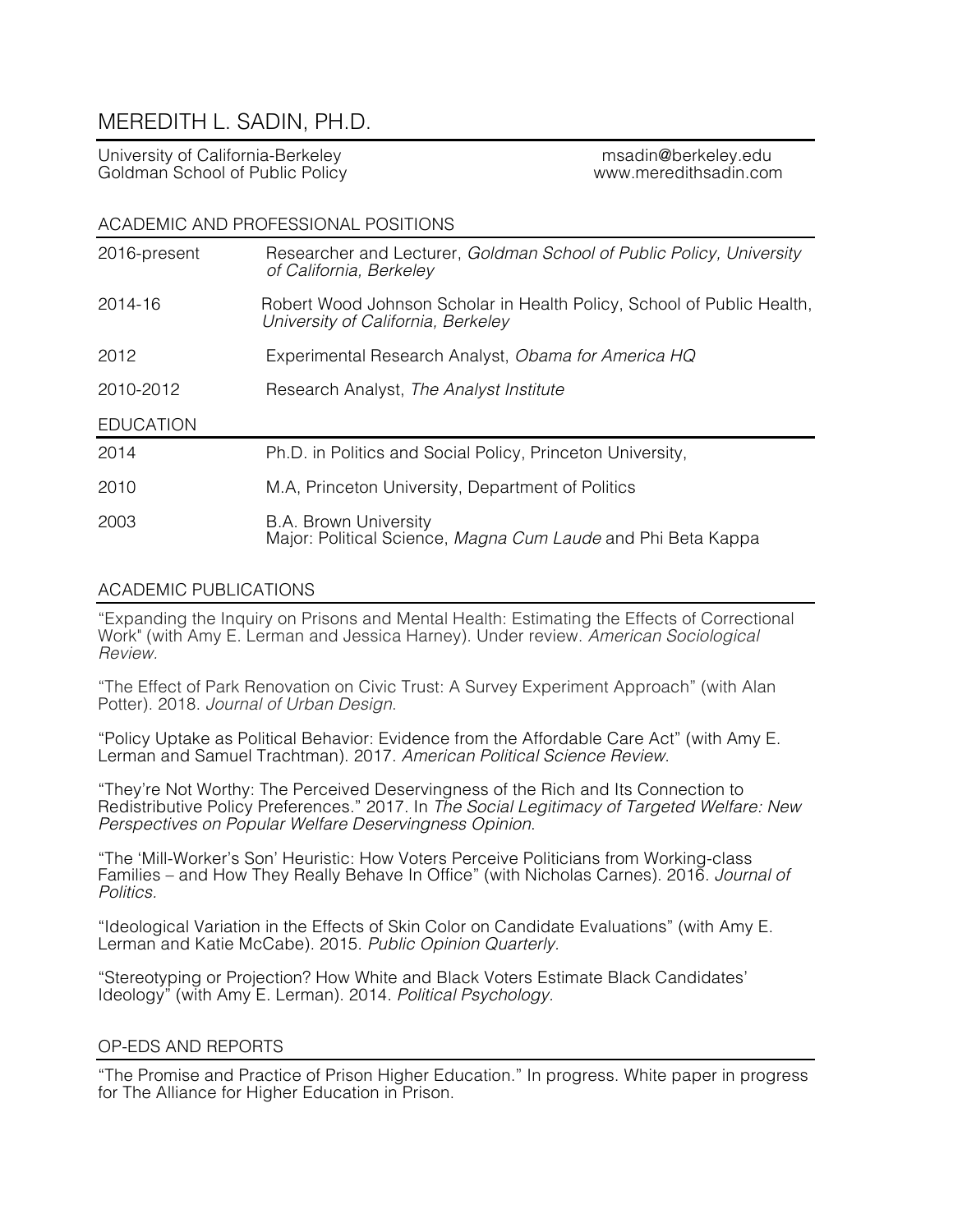"If You Build It, They Might Not Come: Animating City Spaces." 2018. *Citylab.* 

Assembly Civic Design Guidelines: Promoting Civic Life Through Public Space Design. 2018. *Center for Active Design and the Knight Foundation*.

Bradenton Riverwalk East Expansion Research: Executive Summary and Complete Survey Results. 2018. *Center for Active Design and Realize Bradenton.*

Experiences with Violence and the Health of Parole and Correctional Peace Officers: A Report of the Correctional Officer Health and Wellness Project (with Amy E. Lerman). 2017.

The Assembly Civic Engagement Survey: Key Findings and Design Implications. 2017. *The Center for Active Design and the Knight Foundation.* 

Shaping Space for Civic Life: Research Brief I. 2016. *The Center for Active Design and the Knight Foundation.* 

#### MEDIA

My research has been cited in *The Week, The New York Times, The Pacific Standard, The Washington Post, The New Republic, The Hartford Courant, The Annenberg Digital News, USA Today,* and broadcast on *Decode DC.* 

#### FELLOWSHIPS, GRANTS, AND AWARDS

| 2018<br>2015-17 | Spencer Foundation, Research Award (Associate Researcher)<br>Russell Sage Foundation, Research Award (Co-Investigator)<br>APSA's Experimental Research Section "2015 Best Dissertation Award" |
|-----------------|-----------------------------------------------------------------------------------------------------------------------------------------------------------------------------------------------|
| 2013            | National Science Foundation Doctoral Dissertation Improvement Grant                                                                                                                           |
| 2011-2013       | National Science Foundation Graduate Research Fellowship                                                                                                                                      |
| 2009-2013       | Princeton University Joint Degree Program in Social Policy, Doctoral Fellow                                                                                                                   |
| 2012            | Prestage Cook Award, Travel Award                                                                                                                                                             |
|                 | Bobst Center for Peace and Justice Graduate Student Research Grant                                                                                                                            |
|                 | Joint Degree Program in Social Policy Research Grant (Woodrow Wilson                                                                                                                          |
|                 | School)                                                                                                                                                                                       |
| 2010-2013       | Stafford Fund Travel Grant, Department of Politics (4 grants) (Princeton)                                                                                                                     |
| 2011            | Social Change: A Harvard-Manchester Initiative, Graduate Fellow                                                                                                                               |
| 2010            | Time-Sharing Experiments in the Social Sciences - TESS (National Science                                                                                                                      |
|                 | Foundation)                                                                                                                                                                                   |
| 2009            | Methods Training at ICPSR, Tuition Grant, Department of Politics (Princeton)                                                                                                                  |
|                 |                                                                                                                                                                                               |

## POLICY AND POLITICAL SERVICE POSITIONS

|           | 2017-present Research Associate, "The Promise and Practice of Prison Education"        |
|-----------|----------------------------------------------------------------------------------------|
|           | Founder, Gadfly Research Consulting (www.gadflyresearch.com)                           |
|           | 2016-present Research Associate, "CA Correctional Officer Health and Wellness Study."  |
|           | 2014-present Director of Research, Center for Active Design and the Knight Foundation, |
|           | "Design Guidelines for Robust Civic Engagement."                                       |
| 2012      | Experimental Research Analyst, Obama for America HQ, Analytics                         |
|           | Senior Analyst, Analyst Institute, Washington, D.C.                                    |
| 2003-2004 | Head Graphics Reporter, Newsweek magazine                                              |
|           |                                                                                        |

#### TEACHING EXPERIENCE

| 2019 | "Intro to Policy Analysis" Co-Instructor, Goldman School of Public Policy |
|------|---------------------------------------------------------------------------|
| 2018 | "The Eightfold Path" Co-Instructor, Goldman School of Public Policy       |